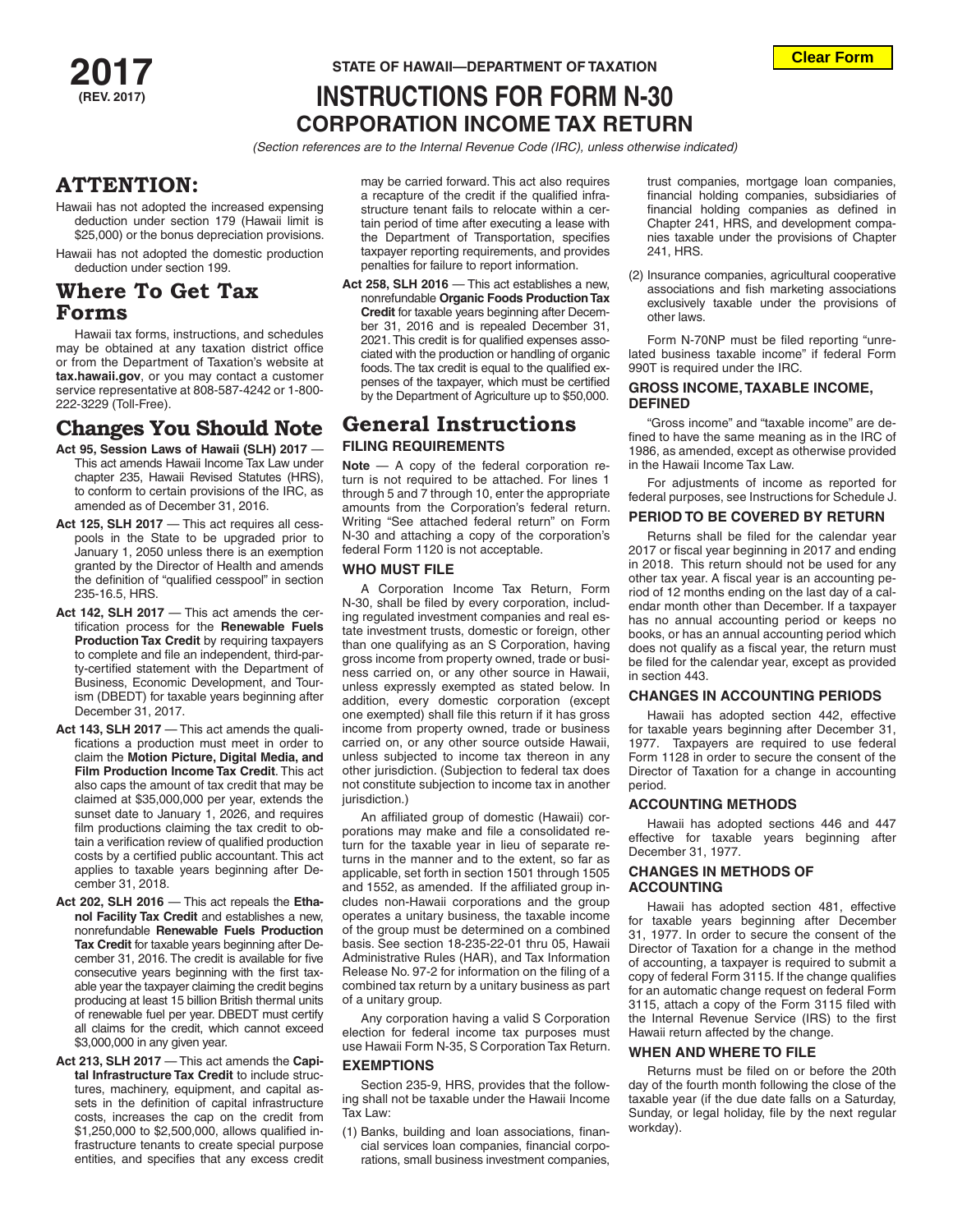If you are enclosing a check or money order with your tax return, mail your **return with payment** to:

Hawaii Department of Taxation P.O. Box 1530 Honolulu, HI 96806-1530

If you are **not enclosing a payment** with your tax return, mail your return to:

Hawaii Department of Taxation P.O. Box 3559 Honolulu, Hawaii 96811-3559.

**Note**: Under Hawaii Income Tax Law, certain tax credits must be claimed within 12 months from the close of the tax year.

If you are filing your return after the prescribed due date, the refund shown may be limited or disallowed due to the statute of limitations. In general, a claim for refund or credit for overpaid income taxes must be filed within three years after the return is filed for the taxable year, within three years of the due date for filing the return, or within two years from when the tax is paid, whichever is later. For purposes of determining whether a refund or credit is allowed, taxes paid on or before the due date of the return (e.g., estimated tax payments) are considered paid on the due date of the return, without considering an extension of time to file the return.

The official U.S. Post Office cancellation mark will be considered primary evidence of the date of filing of tax documents and payments. Hawaii has adopted the IRC provision to allow documents and payments delivered by a designated private delivery service to qualify for the "timely mailing treated as timely filing/paying rule." The Department of Taxation (Department) will conform to the IRS listing of designated private delivery services and type of delivery services qualifying under this provision. Timely filing of mail which does not bear a U.S. Post Office cancellation mark will be determined by reference to other competent evidence. The private delivery service can tell you how to get written proof of the mailing date.

#### **REQUEST FOR EXTENSION**

File Form N-301 to request an automatic six-month extension of time to file Form N-30. Form N-301 can be filed and payment made electronically through the State's Internet portal. For more information, go to **tax.hawaii.gov/ eservices/**.

The use of federal Form 7004 is not allowed as a substitute for Form N-301, Application For Automatic Extension of Time To File Hawaii Return for A Corporation, Partnership, Trust, or REMIC.

#### **PAYMENT OF TAX**

The balance of the tax due as shown on Form N-30, page 1, line 18, must be paid in full with the tax return. The tax may be paid by money order or by check made payable to the Hawaii State Tax Collector in U.S. dollars drawn on any bank in the U.S. Do not send cash. If the corporation cannot pay the full amount that is owed, you can ask to enter a payment agreement **after** you receive a billing notice for the balance due. Please be aware that penalty and interest continue to accrue on the unpaid tax amount even though you have not yet received a billing notice. Payments will be accepted and applied to the corporation's tax liability; however, to ensure that the corporation's payments are applied correctly, your check or money order must have: (1) the corporation's

name as shown on the return clearly printed on the check, (2) the corporation's federal employer identification number (FEIN), and (3) the tax year and form number being filed (e.g., 2017 N-30).

If there is an amount of tax due on line 18 and a payment is being made with this return, Form N-201V, Business Income Tax Payment Voucher, must be completed and attached to the return. Attach both your check or money order and Form N-201V where indicated on the front of Form N-30.

#### **ESTIMATED TAX**

If the corporation expects to have a tax liability on its tax return for the year, a Declaration of Estimated Income Tax for Corporations, Form N-3, shall be filed for the corporation. Estimated payments are paid in four installments. Form N-3 can be filed and payment made electronically through the State's Internet portal. Go to **tax.hawaii.gov/eservices/** for more information.

A corporation on a calendar year basis must pay the first installment, ¼ of the estimated tax due, on or before April 20, the second installment on or before June 20, the third installment on or before September 20 of the tax year, and the fourth installment on or before January 20 of the year following the close of the calendar year. A corporation on a fiscal year basis must pay the first installment on or before the 20th day of the fourth month of the fiscal year, the second installment on or before the 20th day of the sixth month of the fiscal year, the third installment on or before the 20th day of the ninth month of the fiscal year, and the fourth installment on or before the 20th day of the first month following the close of the fiscal year.

In the case of any underpayment of estimated tax, there shall be added to the tax, an amount determined at the rate of 2/3 of 1% a month or part of a month on the amount of tax underpaid as provided under section 235-97(f), HRS. Willful failure to make a required declaration of estimated tax is an offense punishable as provided under section 235-105, HRS.

#### **PENALTY AND INTEREST**

Late Filing of Return – The penalty for failure to file a return on time is assessed on the tax due at a rate of 5% per month, or part of a month, up to a maximum of 25%.

Failure to Pay Tax After Filing Timely Return – The penalty for failure to pay the tax after filing a timely return is 20% of the tax unpaid within 60 days of the prescribed due date.

Interest at the rate of 2/3 of 1% per month or part of a month shall be assessed on unpaid taxes and penalties beginning with the first calendar day after the date prescribed for payment, whether or not that first calendar day falls on a Saturday, Sunday, or legal holiday.

#### **SIGNATURE**

The return must be signed and dated by the president, vice president, treasurer, assistant treasurer, chief accounting officer, or any other corporate officer (such as tax officer) authorized to sign. A receiver, trustee, or assignee must sign and date any return required to be filed on behalf of a corporation.

If a corporate officer prepared Form N-30, the Paid Preparer's space should remain blank. If a person preparing Form N-30 does not charge the corporation a preparation fee, that person should not sign the return. Certain others who prepare Form N-30 should not sign. For example, a regular, full-time employee of the corporation such as a clerk, secretary, etc., does not have to sign. (This list is not all-inclusive.)

Generally, anyone who is paid to prepare Form N-30 must sign the return and fill in the other blanks in the "Paid Preparer's Information" area of the return. The preparer may furnish his or her alternative identifying number for income tax return preparers (PTIN) instead of his or her social security number.

If you have questions about whether a preparer is required to sign Form N-30, please contact the Department.

The preparer required to sign the return MUST complete the required preparer information and:

- **•** Sign it in the space provided for the preparer's signature.
- **•** Give a copy of Form N-30 to the taxpayer, in addition to the copy to be filed with the Department.

The corporation may authorize the Department to discuss its tax return with its paid preparer by checking the "Yes" box above the paid preparer's signature. Checking "Yes" will allow the Department to contact the paid preparer to answer any questions that may arise during the processing of the corporation's return. This designation does not allow your third party designee to call the Department for information about the processing of your return or for other issues relating to the return. This designation does not replace Form N-848, Power of Attorney.

#### **AMENDED RETURN**

If the corporation's return is filed and then it becomes necessary to make changes to income, deductions, or credits, file an amended return on Form N-30. Use the Form N-30 for the year being amended.

Check the AMENDED Return box at the top of page 1 of Form N-30 to indicate that this is an amended return. Fill in the return with all of the correct information and attach a completed Schedule AMD, Explanation of Changes on Amended Return, to the amended return. Also attach all schedules, forms, and attachments required to file a complete return. See the instructions for lines 21 and 22.

If the return is being amended to take a net operating loss (NOL) carryback deduction, also check the NOL Carryback box at the top of page 1 of Form N-30.

If you are filing an amended return due to an IRS adjustment, also check the IRS Adjustment box at the top of page 1 of Form N-30. See *Change in Federal Taxable Income, Required Reports*, below.

If you are filing your return after the prescribed due date, the refund shown may be limited or disallowed due to the statute of limitations. In general, a claim for refund or credit for overpaid income taxes must be filed within three years after the return is filed for the taxable year, within three years of the due date for filing the return, or within two years from when the tax is paid, whichever is later. For purposes of determining whether a refund or credit is allowed, taxes paid on or before the due date of the return (e.g. taxes withheld from an employee's pay, or estimated tax payments) are considered paid on the due date of the return, without considering an extension of time to file the return.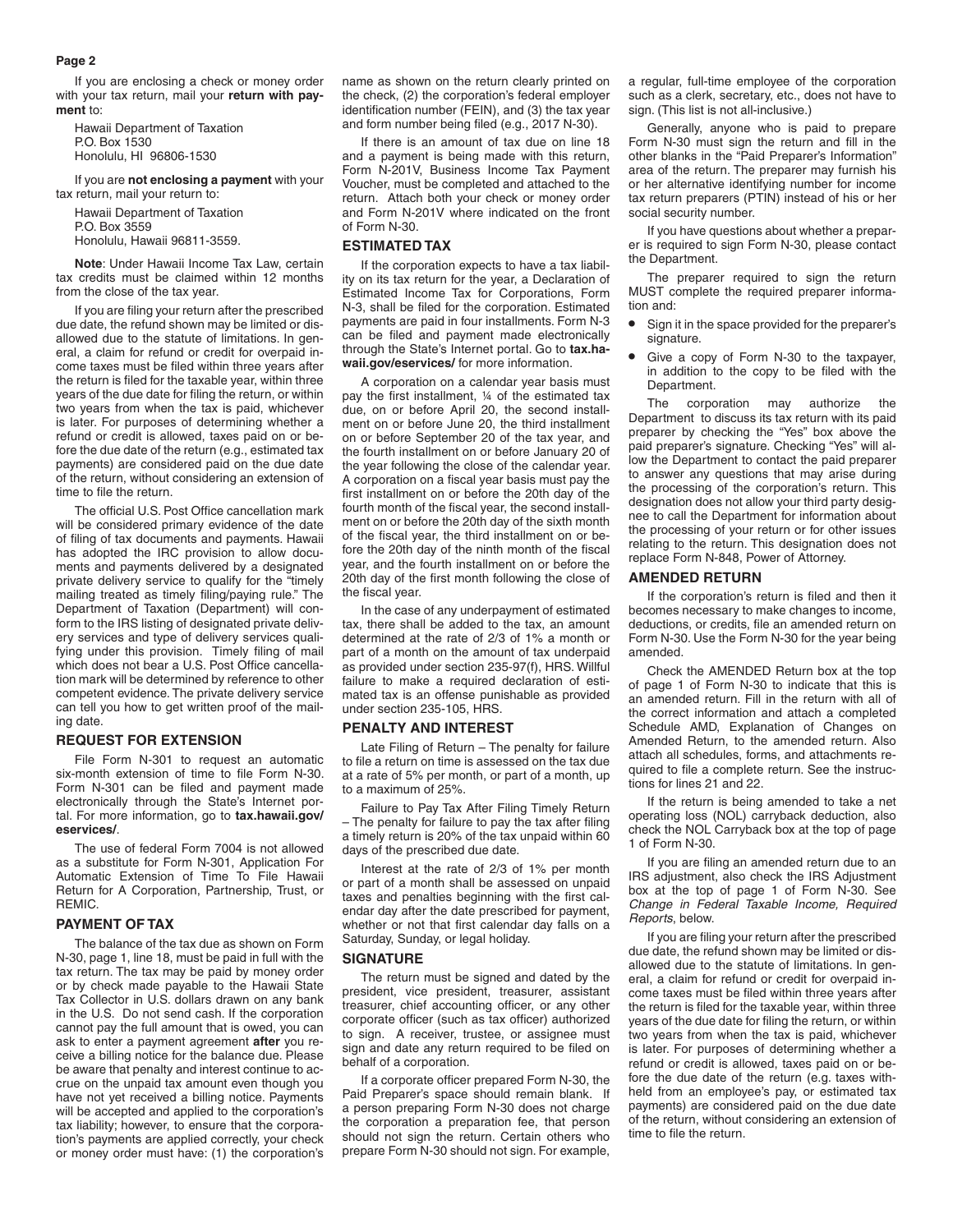Prior years' forms may be obtained from any district tax office or downloaded from the Internet. See page 1 and this page for telephone numbers for forms requests and for the Department's website address.

#### **CHANGE IN FEDERAL TAXABLE INCOME, REQUIRED REPORTS**

In general, a change to your federal return, whether it is made by you or by the IRS, must be reported to the State of Hawaii.

- (a) Section 235-101(b), HRS, requires a report to the Director of Taxation if the amount of federal taxable income is changed, corrected, adjusted, or recomputed as stated in (c).
- (b) This report must be made:
	- (1) Within 90 days after a change, correction, adjustment, or recomputation is finally determined.
	- (2) Within 90 days after an amended federal return is filed.
	- (3) At the time of filing the next income tax return, if earlier than set forth in (1) or (2).
- (c) A report within the time set out in (b) is required if:
	- (1) The amount of taxable income as returned to the United States is changed, corrected or adjusted by an officer of the United States or other competent authority.
	- (2) A change in taxable income results from a renegotiation of a contract with the United States or a subcontract thereunder.
	- (3) A recomputation of the income tax imposed by the United States under the IRC results from any cause.
	- (4) An amended income tax return is made to the United States.
- (d) The report shall be made in the form of an amendment of the corporation's State tax return filed. The amended tax return shall be accompanied by a copy of the document issued by the United States changing the federal taxable income of the corporation.
- (e) The statutory period for the assessment of any deficiency or the determination of any refund attributable to the report shall not expire before the expiration of one year from the date the Department is notified by the taxpayer or the IRS, whichever is earlier, of such a report in writing. Before the expiration of this one year period, the Department and the taxpayer may agree in writing to the extension of this period. The period so agreed upon may be further extended by subsequent agreements in writing made before the expiration of the period previously agreed upon.

#### **UNITARY BUSINESS**

Every corporation carrying on a unitary business within and without Hawaii must file "Allocation and Apportionment of Income, Schedules O and P" as attachments to Form N-30. If a group of corporations operate a unitary business, the taxable income of the group must be determined on a combined basis. See section 18-235-22-01 thru 05, HAR, and Tax Information Release No. 97-2 for information on the filing of a combined tax return by a unitary business as part of a unitary group.

#### **ROUNDING OFF TO WHOLE DOLLARS**

The Department is requiring taxpayers to round off cents to the nearest whole dollar for all dollar entries on the tax return and schedules.

To do so, drop amounts under 50 cents and increase amounts from 50 to 99 cents to the next dollar. For example: \$1.39 becomes \$1 and \$2.69 becomes \$3. If you have to add two or more amounts to figure the amount to enter on a line, schedule, or worksheet, you may choose to use one of two methods. Once a method of rounding is established, you must use the same method throughout the return. The first method is to include the cents when adding and round off only the total. The other method is to round off each entry. For example: You received two 1099-INT forms, one showing interest of \$50.55 and one showing interest of \$185.73. For rounding method 1, show your total interest as \$236  $($50.55 + $185.73 = $236.28$  rounded to \$236). For rounding method 2, show your total interest as \$237 (\$50.55 rounded to \$51 + \$185.73 rounded to  $$186 = $51 + $186 = $237$ .

#### **FINAL RETURN**

If this is your final corporate return for Hawaii, the word "FINAL" may be written on the top middle of the first page of the return.

# **Specific Instructions (Line by Line)**

These instructions are numbered to correspond to the line items of Form N-30 and its schedules. Other line items on the form are self-explanatory.

## **Change of Address Checkbox**

If your mailing address has changed, you must notify the Department of the change by checking the Change of Address box. Failure to do so may prevent your address from being updated, any refund due to you from being delivered (the U.S. Postal Service is not permitted to forward your State refund check), and delay important notices or correspondence to you regarding your return. To notify the Department of your new address, you can also complete Form ITPS-COA, Change of Address Form, or log in to your Hawaii Tax Online account at **hitax. hawaii.gov**.

## **Amended Return Checkbox**

If you are amending a return previously filed, check the AMENDED Return box to indicate that this is an amended return.

## **NOL Carryback Checkbox**

If you are amending a return to take a deduction for a NOL carryback, check the NOL Carryback box in addition to the AMENDED Return box.

## IRS Adjustment Checkbox

If you are amending a return due to an IRS adjustment, check the IRS Adjustment box in addition to the AMENDED Return box.

#### **Corporation's Address**

If the corporation's mailing address is outside the United States or its possessions or territories, enter the information on the line for "City or town, State and Postal/ZIP Code" in the following order: city, province or state, postal code, and the name of the country. Do not abbreviate the country name.

## **Check Boxes**

Check the box that applies. No box should be checked if this return is for a single corporation which is not a part of a unitary or consolidated group and is doing business only in Hawaii.

If this is a return for a combined group of corporations or a single member of a combined group, attach a list of the names, addresses and the Federal Employer Identification Numbers for all entities included in the combined group. Also attach a worksheet to the return showing the information requested on Schedule P, Apportionment Formula, for each member of the combined group. Apportionment formula factors for the return of a combined group of corporations should reflect the totals for all members of the group. Factors for the return of a single member of a combined group should include the group's factor information in the denominator and the member's information in the numerator.

See section 18-235-22-01 thru 05, HAR, and Tax Information Release No. 97-2 for information on the filing of a combined tax return by a unitary business as part of a unitary group.

## **Taxable Income**

## **Lines 1 - 5 and 7 - 10**

Enter on lines 1 through 5 and 7 through 10, the requested amounts as they appear on the Corporation's federal return.

Do not try to mathematically compute Hawaii taxable income using only the amounts appearing on lines 1 through 10 as this will not result in a correct calculation.

If this is a return of a corporation with business operations in several states including Hawaii and the income reported on this return is determined using separate accounting, attach a schedule of the Corporation's Hawaii income and expenses. Enter on lines 1 through 5 and 7 through 10 applicable amounts from this schedule instead of from the Corporation's federal return.

#### **Line 6(a)**

#### **Capital Gain Net Income**

Every sale or exchange of a capital asset located in Hawaii or allocable to Hawaii must be reported in detail on Hawaii Schedule D, even if no gain or loss is indicated. Enter the capital gain net income from Hawaii Schedule D, line 16. See the instructions for Schedule J, lines 2(d) and 10 for possible adjustment.

CAUTION — IN 1997, CONGRESS ENACTED LEGISLATION WHICH MADE NUMEROUS CHANGES TO THE FEDERAL INCOME TAX LAW RELATING TO THE CLASSIFICATION AND TAXATION OF CAPITAL GAINS. HAWAII HAS NOT ADOPTED ANY OF THESE CHANGES.

For tax years beginning after 2007 and ending before 2018, the gain realized by a fee simple owner from the sale of a leased fee interest in units within a condominium project, cooperative project, or planned unit development to the association of owners under chapter 514A or 514B, HRS, or the residential cooperative corporation of the leasehold units is exempt from Hawaii income taxation. This adjustment is made on Schedule D (Form N-30/N-70NP).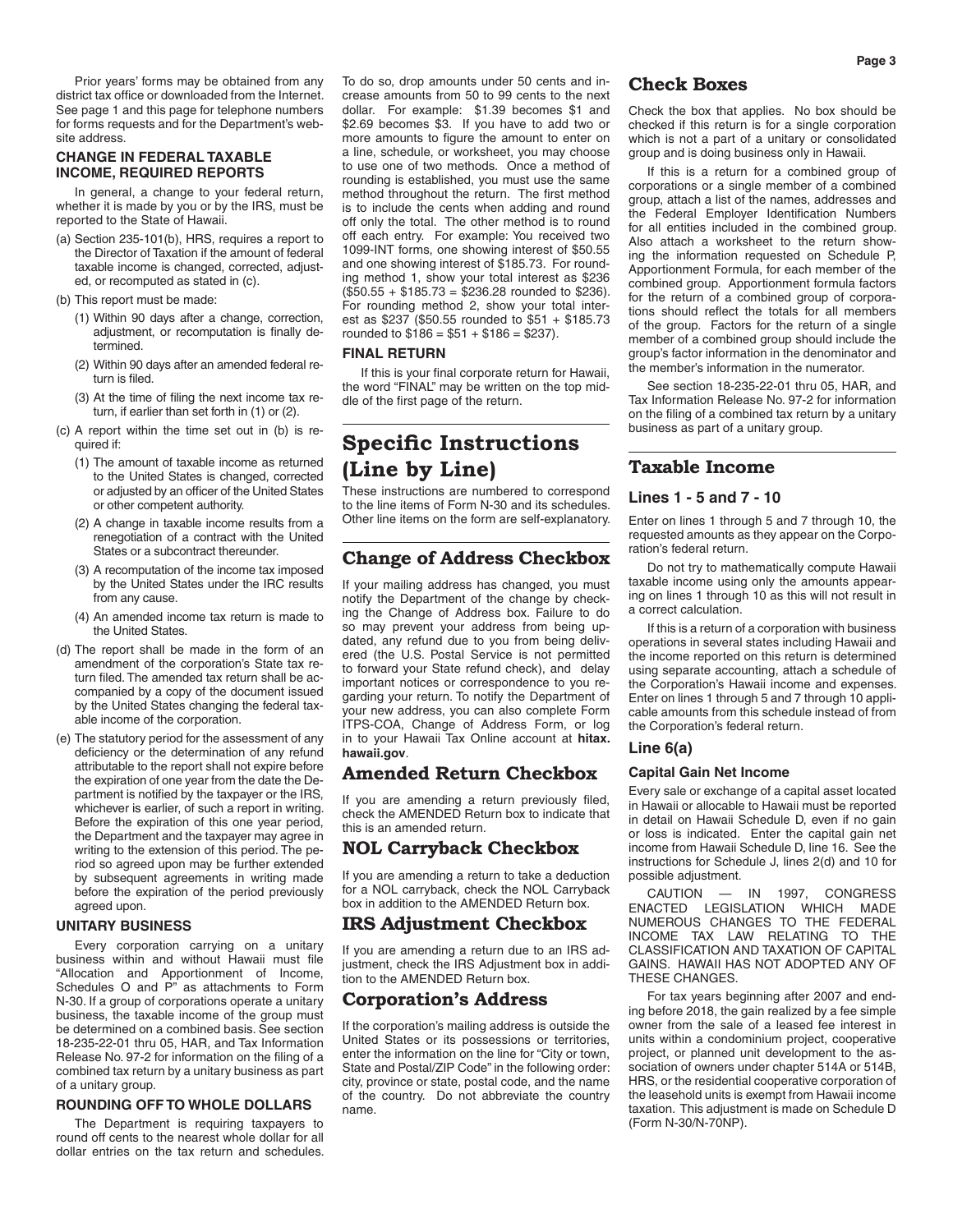#### **Page 4**

### **COMMODITY FUTURES AND STRADDLE POSITIONS**

To report gains and losses from regulated futures contracts and straddles, use federal Form 6781, Gains and Losses From Section 1256 Contracts and Straddles.

#### **Line 6(b)**

#### **Net Gain (Loss)**

Enter the net gain or loss from Hawaii Schedule D-1, Sales of Business Property, Part II, line 19. See the instructions for Schedule J, lines 2(d) and 10 for possible adjustment.

## **Credits**

#### **Line 12**

#### **Total Refundable Credits from Schedule CR**

If you are claiming any refundable tax credits, you must use Schedule CR, Schedule of Tax Credits, to summarize the total refundable tax credits claimed. Complete Part II of Schedule CR, and enter the amount from Schedule CR, line 26, on line 12. Attach Schedule CR to your Form N-30. Descriptions of the refundable credits follow.

#### **Capital Goods Excise Tax Credit**

A 4% tax credit is available to Hawaii businesses on qualifying business property acquired and placed in service during the taxable year. See Tax Information Release No. 2001-4 and Form N-312 for more information.

**To claim this credit.** Complete Form N-312 and Schedule CR and attach them to your return.

**Deadline for claiming this credit.** Claims for this credit, including any amended claims, must be filed on or before the end of the twelfth month after the close of your taxable year.

#### **Fuel Tax Credit for Commercial Fishers**

Each principal operator of a commercial fishing vessel may claim an income tax credit against the corporate income tax for certain fuel taxes paid during the year. The tax credit shall be an amount equal to the fuel taxes imposed under section 243-4(a), HRS, and paid by the principal operator during the taxable year.

**To claim this credit.** Complete Form N-163 and Schedule CR and attach them to your return.

**Deadline for claiming this credit.** Claims for this credit, including any amended claims, must be filed on or before the end of the twelfth month after the close of your taxable year.

#### **Motion Picture, Digital Media, and Film Production Income Tax Credit**

For taxable years from 2013 to 2025, a taxpayer may claim an income tax credit of (1) 20% of the qualified production costs by a qualified production in the City and County of Honolulu, and (2) 25% of the qualified production costs by a qualified production in Kauai, Maui, or Hawaii county. The total tax credits claimed per qualified production shall not exceed \$15,000,000. For more information, see Form N-340.

**To claim this credit.** Complete Form N-340 and Schedule CR and attach them to your return.

**Deadline for claiming this credit.** Claims for this credit, including any amended claims, must be filed on or before the end of the twelfth month following the close of your taxable year.

#### **Refundable Renewable Energy Technologies Income Tax Credit**

A taxpayer may claim the tax credit as nonrefundable or refundable. For solar energy systems, you may claim the credit as refundable by reducing the eligible credit amount by 30%. Once an election is made to claim the credit as refundable, the election cannot be revoked. An amended return cannot be filed to change the credit from refundable to nonrefundable. For information on how to claim the credit as nonrefundable, see the discussion for the Nonrefundable Renewable Energy Technologies Income Tax Credit. See Form N-342 for more information.

**To claim this credit.** Complete Form N-342 and Schedule CR and attach them to your return.

**Deadline for claiming this credit.** Claims for this credit, including any amended claims, must be filed on or before the end of the twelfth month following the close of your taxable year.

#### **Important Agricultural Land Qualified Agricultural Cost Tax Credit**

If you are claiming the important agricultural land qualified agricultural cost tax credit, see Form N-344 for more information.

**To claim this credit.** Complete Form N-344 and Schedule CR and attach them to your return.

**Deadline for claiming this credit.** Claims for this credit, including any amended claims, must be filed on or before the end of the twelfth month after the close of your taxable year.

#### **Tax Credit for Research Activities**

**Note:** *The federal credit for increasing research activities must be claimed in order to claim the state tax credit for research activities.*

For taxable years from 2013 to 2019, each qualified high technology business subject to Hawaii's income tax can claim an income tax credit for qualified research activities equal to the credit for research activities provided by section 41, provided that, in order to qualify for this tax credit, the qualified high technology business shall also claim a federal tax credit for the same qualified research activities under section 41. Research expenses must be certified in order to claim the credit. See Forms N-346 and N-346A for details.

**To claim this credit.** Complete Form N-346 and Schedule CR and attach them to your return. Form N-346A, which must be certified, and your federal Form 6765 also must be attached to your return.

**Deadline for claiming this credit.** Claims for this credit, including any amended claims, must be filed on or before the end of the twelfth month following the close of your taxable year.

#### **Line 13**

#### **Difference**

Line 11 minus line 12. If line 13 is less than zero, place a minus sign, "-", before this amount.

If line 13 is zero or less, the nonrefundable credits may not be used. Even if you are not able to use the nonrefundable credits, complete the forms for any tax credits you qualify for, and attach the forms to your Form N-30. If the forms are not attached, no claim for the tax credit has been made, and you will lose the carryover of your unused tax credits.

#### **Line 14**

#### **Total Nonrefundable Credits from Schedule CR**

*If line 13 is zero or less, no nonrefundable tax credit may be used. Enter zero on line 14.* If you are claiming any nonrefundable tax credits, you must use Schedule CR, Schedule of Tax Credits, to summarize the total nonrefundable tax credits claimed. Complete Part I of Schedule CR, and enter the amount from Schedule CR, line 18, on line 14. Attach Schedule CR to your Form N-30. Descriptions of the nonrefundable credits follow.

#### **Carryover of the Energy Conservation Tax Credit**

This credit may be claimed only if the corporation has a carryover of the tax credit from a prior year.

**To claim the carryover of this credit.** Complete Form N-323 and Schedule CR and attach them to your return.

See the discussion for the Renewable Energy Technologies Income Tax Credit for Systems Placed in Service on or After July 1, 2009 for the credit available for current installations.

#### **Enterprise Zone Tax Credit**

A qualified enterprise zone business is eligible to claim a credit for a percentage of taxes due to the State attributable to the conduct of business within a zone and a percentage of the amount of unemployment insurance premiums paid based on the payroll of employees employed at the business firm establishments in the zone. The applicable percentage is 80% the first year; 70% the second year; 60% the third year; 50% the fourth year; 40% the fifth year; 30% the sixth year; and 20% the seventh year. For qualifying businesses engaged in the manufacturing of tangible personal property or the producing of agricultural products, the credit shall continue after the seventh year in a amount equal to 20% of the taxes paid during the eighth, ninth, and tenth tax years. This credit is not refundable and any unused credit may NOT be carried forward.

**To claim this credit.** Complete Form N-756 and Schedule CR and attach them to your return.

#### **Low-Income Housing Tax Credit**

Hawaii's low-income housing tax credit is equal to 50% of the federal credit for qualified buildings located in the State of Hawaii. Owners of qualified low-income buildings placed in service after December 31, 2011, may receive a low-income housing tax credit loan instead of taking the credit. Contact the Hawaii Housing Finance Development Corporation for qualifying requirements and further information.

**To claim this credit.** Complete Form N-586 and Schedule CR and attach them to your return.

**Deadline for claiming this credit.** Claims for this credit, including any amended claims, must be filed on or before the end of the twelfth month after the close of your taxable year.

#### **Credit For Employment of Vocational Rehabilitation Referrals**

The amount of the tax credit for the taxable year shall be equal to 20% of the qualified first-year wages for that year. The amount of the qualified first-year wages which may be taken into account with respect to any individual shall not exceed \$6,000.

"Qualified wages" means the wages paid or incurred by the employer during the taxable year to an individual who is a vocational rehabilitation referral and more than one-half of the wages paid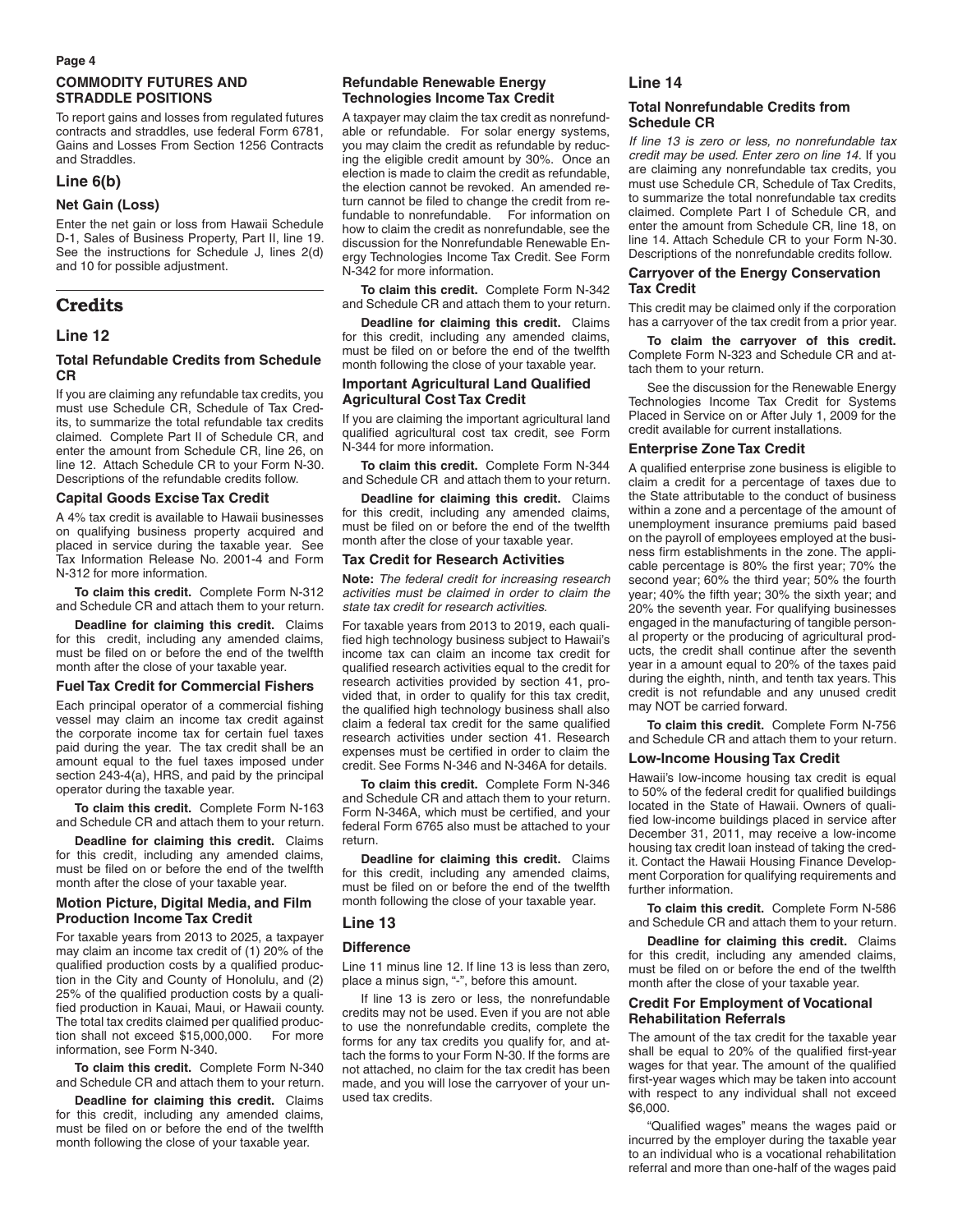or incurred for such an individual is for services performed in a trade or business of the employer.

"Qualified first-year wages" means, with respect to any vocational rehabilitation referral, qualified wages attributable to service rendered during the one-year period beginning with the day the individual begins work for the employer.

The credit allowed shall be claimed against net income tax liability for the taxable year. A tax credit which exceeds the taxpayer's income tax liability may be used as a credit against the taxpayer's income tax liability in subsequent years until exhausted. See Form N-884 for more information.

**To claim this credit.** Complete Form N-884 and Schedule CR and attach them to your return.

**Deadline for claiming this credit.** Claims for this credit, including any amended claims, must be filed on or before the end of the twelfth month after the close of your taxable year.

#### **Carryover of the High Technology Business Investment Tax Credit**

The high technology business investment tax credit expired on December 31, 2010. This credit may be claimed only if the corporation has a carryover of the credit from a prior year.

**To claim the carryover of this credit.** Complete Form N-323 and Schedule CR and attach them to your return.

#### **Carryover of the Individual Development Account Contribution Tax Credit**

This credit may be claimed only if the corporation has a carryover of the tax credit from a prior year.

**To claim the carryover of this credit.** Complete Form N-323 and Schedule CR and attach them to your return.

#### **Carryover of the Technology Infrastructure Renovation Tax Credit**

This credit may be claimed only if the corporation has a carryover of the tax credit from a prior year.

**To claim the carryover of this credit.** Complete Form N-323 and Schedule CR and attach them to your return.

#### **Credit for School Repair and Maintenance**

A credit is allowed to licensed contractors, pest control operators, and professional engineers, architects, surveyors and landscape architects who are subject to Hawaii's income tax for contributions of in-kind services for the repair and maintenance of public schools. The credit shall be an amount equal to 10% of the value of the services contributed. Certain other limitations

and restrictions apply. See Form N-330 for more information. **To claim this credit.** Complete Form N-330 and Schedule CR and attach them to your return.

**Deadline for claiming this credit.** Claims for this credit, including any amended claims, must be filed on or before the end of the twelfth month after the close of your taxable year.

#### **Carryover of the Hotel Construction and Remodeling Tax Credit**

This credit may be claimed only if the corporation has a carryover of the nonrefundable portion of the credit from a prior year.

**To claim the carryover of this credit.** Complete Form N-323 and Schedule CR and attach them to your return.

#### **Carryover of the Renewable Energy Technologies Income Tax Credit (For Systems Installed and Placed in Service Before July 1, 2009)**

This credit may be claimed only if the corporation has a carryover of the nonrefundable renewable energy technologies income tax credit for systems placed in service prior to July 1, 2009. Each taxpayer who files a corporation income tax return and who has unused renewable energy technologies income tax credits for systems placed in service prior to July 1, 2009, may claim a tax credit against its corporate income tax liability. A tax credit which exceeds the taxpayer's income tax liability may be used as a credit against the taxpayer's income tax liability in subsequent years until exhausted.

**To claim the carryover of this credit.** Complete Form N-323 and Schedule CR and attach them to your return.

#### **Renewable Energy Technologies Income Tax Credit for Systems Placed in Service on or After July 1, 2009**

Each corporate taxpayer who files a Form N-30 for 2017 may claim a tax credit for an eligible renewable energy technology system installed and placed in service in Hawaii during the taxable year. You may claim the credit as nonrefundable or refundable. A nonrefundable credit means your credit will be applied towards the amount of income tax you owe. If your nonrefundable credit is greater than the amount of income tax that you owe, then you may carryover the remaining credit and apply it towards next year's income tax. You may continue to carryover the credit until it is used up.

#### Total Output Capacity

A system classified under "other solar energy system," such as a photovoltaic system, must meet the total output capacity requirement for the credit, unless an exception applies.

The total output capacity requirements are:

- **•** Single-family residential property 5 kilowatts per system
- **•** Multi-family residential property 0.360 kilowatts per unit per system
- **•** Commercial property 1,000 kilowatts per system

For more information, see Form N-342 and its instructions, and Tax Information Release (TIR) No. 2007-02, *Relating to the Renewable Energy Technologies Income Tax Credit*, TIR No. 2010-10, *Common Income Tax & General Excise Tax Issues Associated with the Renewable Energy Technologies Income Tax Credit, HRS §235-12.5*, and TIR No. 2012-01, *Temporary Administrative Rules Relating to the Renewable Energy Technologies Income Tax Credit*.

**To claim this credit.** Complete Form N-342 and Schedule CR and attach them to your return.

**Deadline for claiming this credit.** Claims for this credit, including any amended claims, must be filed on or before the end of the twelfth month after the close of your taxable year.

#### **Capital Infrastructure Tax Credit**

For taxable years from 2014 to 2019, each taxpayer who is a qualified infrastructure tenant subject to Hawaii's income tax can claim a nonrefundable income tax credit for the taxable year in which the capital infrastructure costs were paid or incurred. The tax credit is the lesser of 50% of the capital infrastructure costs paid or incurred by the qualified infrastructure tenant during the taxable year or \$2,500,000. A tax credit which exceeds the taxpayer's income tax liability may be used as a credit against the taxpayer's income tax liability in subsequent years until exhausted. See Form N-348 and its instructions for more information.

**To claim this credit.** Complete Form N-348 and Schedule CR and attach them to your return.

**Deadline for claiming this credit.** Claims for this credit, including any amended claims, must be filed on or before the end of the twelfth month after the close of your taxable year.

#### **Cesspool Upgrade, Conversion, or Connection Income Tax Credit**

A credit is allowable for the costs to upgrade or convert a qualified cesspool into a septic system or an aerobic treatment unit system, or to connect a qualified cesspool to a sewer system, effective for taxable years beginning after December 31, 2015. The credit will not be available for taxable years beginning after December 31, 2020. The tax credit is equal to the qualified expenses of the taxpayer, up to a maximum of (1) \$10,000 per cesspool, or (2) \$10,000 per residential dwelling connected to a residential large capacity cesspool.

**To claim this credit.** Complete Form N-350 and Schedule CR and attach them to your return.

**Deadline for claiming this credit.** Claims for this credit, including any amended claims, must be filed on or before the end of the twelfth month after the close of your taxable year.

#### **Renewable Fuels Production Tax Credit**

For taxable years from 2017 to 2021, each taxpayer producing renewable fuels that completes and files an independent, third-party-certified statement with DBEDT may claim a nonrefundable renewable fuels production tax credit.

The tax credit is the lesser of 20 cents per 76,000 British thermal units of renewable fuels using the lower heating value sold for distribution in Hawaii or \$3,000,000 per taxable year. The taxpayer's production of renewable fuels cannot be less than 15 billion British thermal units of renewable fuels per year.

**To claim this credit.** Complete Form N-352 and Schedule CR and attach them to your return.

**Deadline for claiming this credit.** Claims for this credit, including any amended claims, must be filed on or before the end of the twelfth month after the close of your taxable year.

#### **Organic Foods Production Tax Credit**

For taxable years from 2017 to 2021, each taxpayer with qualified expenses associated with the production or handling of organic foods may claim a nonrefundable organic foods production tax credit.

The tax credit is equal to the qualified expenses of the taxpayer, which must be certified by the Department of Agriculture, up to \$50,000.

**To claim this credit.** Complete Form N-354 and Schedule CR and attach them to your return.

**Deadline for claiming this credit.** Claims for this credit, including any amended claims, must be filed on or before the end of the twelfth month after the close of your taxable year.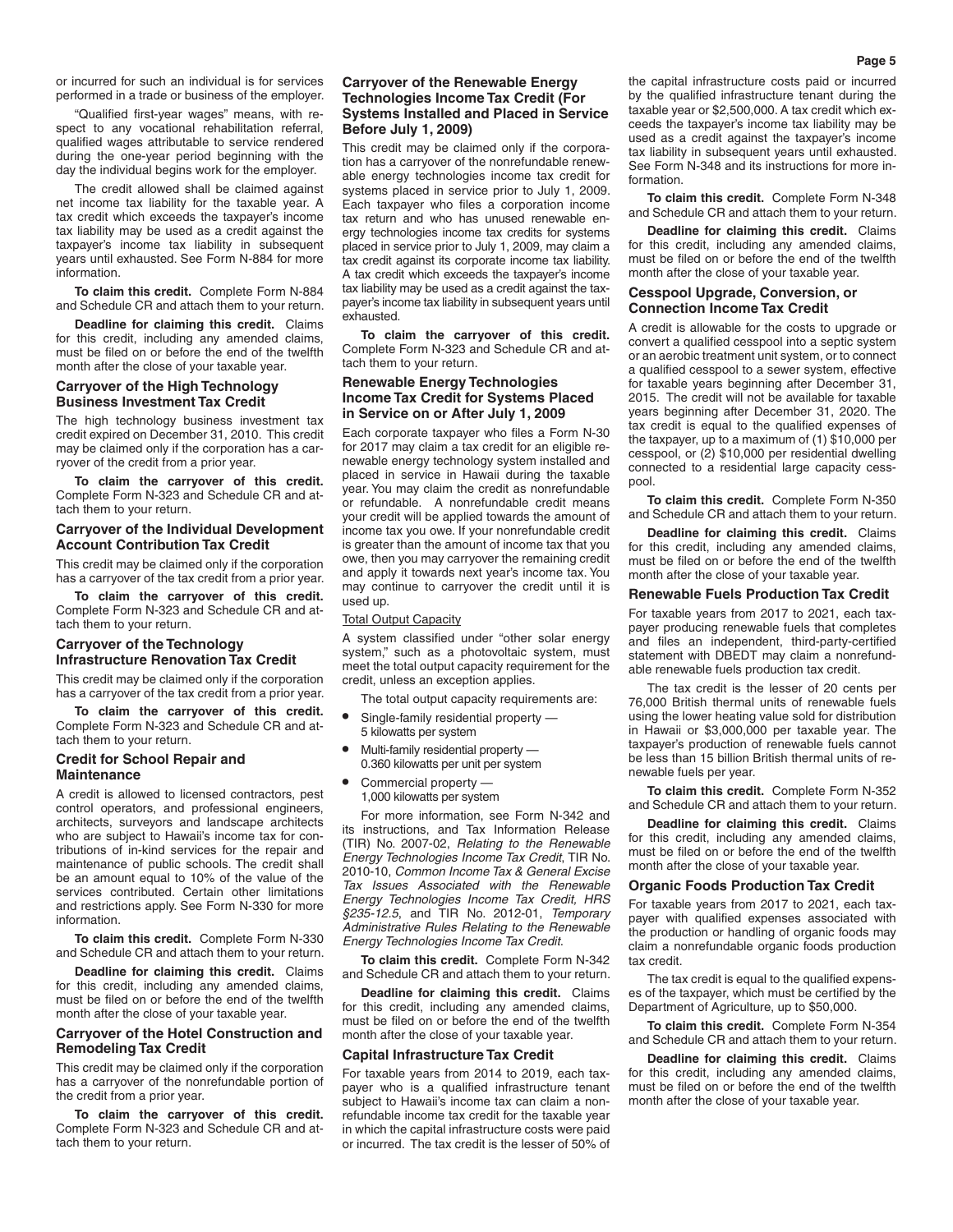#### **Page 6**

#### **Line 15**

#### **Difference**

On this line, enter the difference between line 13 and line 14. If line 13 is zero or less, however, enter on this line the amount from line 13.

## **Line 16(b)**

#### **Estimated Taxes**

Include on this line payments made by the corporation on the disposition of Hawaii real property under the provisions of section 235-68, HRS, on Forms N-288 and N-288A, net of refunds from Form N-288C. Do not include on this line the corporation's share of income taxes withheld, net of refunds, by pass-through entities on the disposition of Hawaii real property. These amounts will be reported on Schedule CR. Attach a copy of the corporation's Hawaii Schedule K-1 for the amount claimed, if applicable.

#### **Line 17**

#### **Estimated Tax Penalty**

A corporation that does not make estimated tax payments when due may be subject to an underpayment penalty for the period of underpayment. Generally, a corporation is subject to the penalty if the tax liability is \$500 or more, and the corporation did not pay the smaller of (a) 100% of the tax liability for the current taxable year, or (b) 100% of the corporation's prior year's tax liability. Refer to section 6655 for more information.

Form N-220, Underpayment of Estimated Tax by Corporations, is used to see if the corporation owes an underpayment of tax penalty and to figure the amount of the penalty. You must also complete and attach Form N-220 to the corporate tax return (Form N-30) if the corporation does not owe an underpayment of estimated tax penalty and: (1) the annualized income or adjusted seasonal installment method is used to compute the estimated tax, or (2) the corporation is a "large corporation" computing its first required estimated tax installment based on the prior year's tax liability. A "large corporation" is defined as a corporation (other than a S corporation) that had, or its predecessor has, taxable income of \$1 million or more for any of the 3 tax years preceding the current tax year.

Form N-220 includes the standard and optional annualized income installment method periods that may be used to determine the estimated tax of certain corporations, S corporations, and tax exempt organizations subject to the unrelated business income tax. If the taxpayer is electing to use one of the optional annualization periods on federal Form 8842 for State estimated income tax purposes, a copy of this form must be submitted to the District Tax Assessor by the 20th day of the fourth month of the tax year for which the election applies. Refer to the Instructions for Form N-220.

#### **Line 18**

If line 18 shows a tax due, pay this amount in full. Send payment to the Department. Do not send cash. If the corporation cannot pay the full amount that is owed, you can ask to enter a payment agreement **after** you receive a billing notice for the balance due. Please be aware that penalty and interest continue to accrue on the unpaid tax amount even though you have not yet received a billing notice. Payments will be accepted and applied to the corporation's tax liability; however, to ensure that the corporation's payments are applied correctly, your check or money order must have: (1) the corporation's name as shown

on the return clearly printed on the check, (2) the corporation's FEIN, and (3) the tax year and form number being filed (e.g., 2017 N-30).

If there is an amount of tax due on line 18 and a payment is being made with this return, Form N-201V, Business Income Tax Payment Voucher, must be completed and attached to the return. Attach both your check or money order and Form N-201V where indicated on the front of Form N-30.

#### **Line 19**

#### **Amount Overpaid**

If line 16(d) is larger than the sum of lines 15 and 17, and this sum is zero or more, subtract this sum from line 16(d) and show the difference on line 19. This is the amount overpaid.

However, if the sum of lines 15 and 17 is less than zero, complete the following worksheet:

- 1. Sum of line 15 and 17 (enter as
- a positive number)................
- 2. Amount from line 16(d). .......
- 3. Add line 1 and line 2. ...........

Enter the amount from line 3 of the worksheet on line 19. This is the amount overpaid.

## **Amended Returns**

Check the AMENDED Return box at the top of page 1 of Form N-30 to indicate that this is an amended return. If the return is being amended to take a NOL carryback deduction, also check the NOL Carryback box. If you are filing an amended return due to an IRS adjustment, also check the IRS Adjustment box. Complete the corporation's amended return using corrected amounts through line 19, then go to line 21. Attach a completed Schedule AMD, Explanation of Changes on Amended Return, to the amended return. Also attach all schedules, forms, and attachments required to file a complete return. See also page 2 of these instructions.

#### **Line 21**

#### **Amount paid (overpaid) on original return**

Enter on line 21 the amount paid on the corporation's original return (from line 18 of the **original** return) or the amount overpaid (from line 19 of the **original** return). Place a minus sign, "-", before the amount of an overpayment.

#### **Line 22**

#### **BALANCE DUE (REFUND) with amended return**

If no amount was entered on line 21, enter on line 22 the amount, if any, from line 18 or line 19 of the **amended** return. If there is an amount on line 21, and that amount is:

a. A payment and there is an amount on line 18 of the **amended** return, subtract the amount on line 21 from the amount on line 18 and enter the difference on line 22. If the difference is a negative amount, show the negative amount on line 22 with a minus sign, "-".

b. A payment and there is an amount on line 19, add these amounts and enter the total on line 22 with a minus sign, "-", before the amount.

c. An overpayment and there is an amount on line 18, subtract the amount on line 21 from the amount on line 18, and enter the result on line 22. This is the amount the corporation owes on its amended return.

d. An overpayment and there is an amount on line 19, consider the amount on line 19 a negative amount and subtract the amount on line 21 from the amount on line 19, and enter the difference on line 22. If the difference is a negative amount, show the negative amount on line 22 with a minus sign, "-". If there is an overpayment on the amended return, do NOT enter this amount on line 20(b).

If the corporation has an amount due on its amended return, make check or money order payable to *Hawaii State Tax Collector*. Also complete Form N-201V, Business Income Tax Payment Voucher, and attach this form with the check or money order to the front of Form N-30.

## **Schedule C Income from Dividends**

## **Column 1**

Enter name of corporations paying dividends. Attach a schedule if more room is needed.

#### **Column 2**

Enter dividends received from national banking associations in column 2 and in column 5. Also enter dividends received from qualified high technology businesses on shares of stock obtained through stock options or warrants in these columns.

#### **Column 3**

Enter qualifying dividends as defined in section 243(b) received by members of an affiliated group including foreign affiliates in column 3 and in column 5. Dividends received from foreign corporations should be reported net of the section 78 "gross-up."

#### **Column 4**

Enter the amount of dividends received by a small business investment company operating under the Small Business Investment Act of 1958 in column 4 and in column 5.

#### **Column 5**

Enter dividends received from all other corporations. Dividends received from foreign corporations should be reported net of the section 78 "gross-up." If your mutual fund has provided you with a statement that some of the dividends received from the mutual fund qualify for the dividends received deduction, the amount of qualifying dividends may be included in column 5. Other taxable dividends received from the mutual fund (other than capital gains dividends) should be reported on line 10.

## **Schedule J Adjustments to Income and Tax Computation**

## **ADJUSTMENTS TO INCOME AS REPORTED FOR FEDERAL PURPOSES**

The following instructions set forth, in general, the adjustments to be made to the taxable income before net operating loss deduction and special deductions as shown on U.S. Corporation Income Tax Return, Form 1120. They do not purport to set forth each and every adjustment to be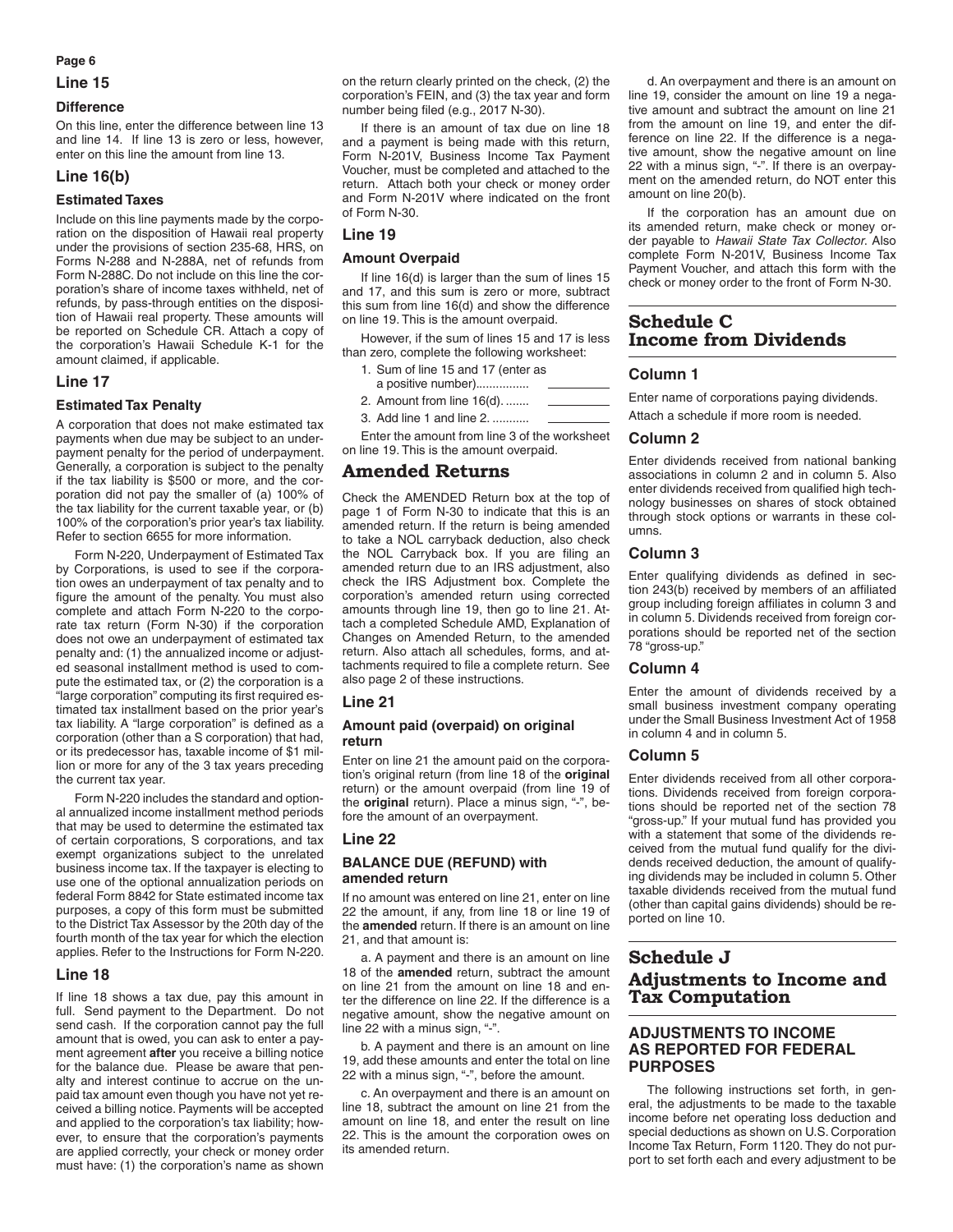made. Specific questions should be submitted in writing for rulings.

**Note:** The amount of the Capital Goods Excise Tax Credit allowed and claimed is to be treated as a taxable income item for the taxable year in which it is properly recognized under the method of accounting used to compute taxable income. Alternatively, the basis of eligible property for depreciation or ACRS purposes for State income taxes shall be reduced by the amount of the credit allowable and claimed.

The instructions numbered 1 through 24 correspond with the line numbers on Schedule J, page 2 of the return:

**Line 1.** For unitary business taxpayers computing taxable income by an allocation and apportionment of income, also enter this amount on Form N-30, Schedule O, line 1. Skip lines 2 through 11 of Form N-30, Schedule J, however, adjustments related to the Credit for the Employment of Vocational Rehabilitation Referrals, line 2(c), or the election to amortize natural disaster losses under section 235-7(f), HRS, (line 8) should be entered on Form N-30, Schedule O, State Adjustments section or the Income Wholly Attributable to Hawaii Subject to Tax section (Schedule O, page 2), as applicable.

**Line 2(a).** Enter taxable dividends from Schedule C, line 11.

**Line 2(b).** List deductions taken for federal tax purposes but not allowable, or allowable only in part, for Hawaii tax purposes. For example, deductions connected with income not taxable for Hawaii purposes, or the deduction for U.S. production activities.

Contributions — The total amount of contributions claimed may not be more than 10% of taxable income as shown on Schedule J, line 12 (for taxpayers apportioning income, see Instructions for Schedules O and P (Form N-30)) computed without regard to the following:

- **1.** any deduction for contributions;
- **2.** deductions allowed under section 249; and
- **3.** any NOL carryback to the tax year under section 172, with modifications as provided under section 235-7(d), HRS.

Charitable contributions over the 10% limitation may not be deducted for the tax year but may be carried over to the next 5 years.

A contribution carryover is not allowed to the extent that it increases a NOL carryover. See section 170(d)(2)(B).

If a contribution carryover is included, show the amount and how it was determined.

**Line 2(c).** Enter the amount of the Credit for the Employment of Vocational Rehabilitation Referrals claimed, attributable to qualifying wages for the current year, from Schedule CR, line 5.

**Line 2(d).** Other adjustments. List all other additions here. Included here would be income from non-Hawaii state or municipal bonds. Any interest received from other states and their political subdivisions ("municipal" bond interest) is subject to tax. If the amount of Hawaii net capital gains from Hawaii Schedule D is larger than the capital gain net income shown on the corporation's federal return, include the difference in the amount shown on this line. If the net gain from Hawaii Schedule D-1 is larger (or the loss is smaller) than the amount shown on Part II, line 17 of the taxpayer's federal Form 4797, include the difference on this line.

If the Hawaii Tax Credit for Research Activities is larger than the federal Research Credit, include the difference on this line.

As noted on page 1 of these instructions, Hawaii has not adopted the federal "bonus" depreciation deduction. If a depreciation deduction is claimed for Hawaii tax purposes, the corporation must: (a) complete a federal Form 4562 for Hawaii tax purposes using the federal depreciation guidelines in effect before the adoption of the "bonus" depreciation provisions, (b) attach the completed federal Form 4562 to the Hawaii tax return, (c) make the necessary adjustments to the Hawaii tax return for the depreciation difference between federal and Hawaii, and (d) attach to the Hawaii tax return any worksheet showing the computation of the adjustments. The corporation must also keep records of the differences in the asset's depreciable basis for federal and Hawaii tax purposes.

**Line 5.** Enter here the entire amount of dividends received as reported on the corporation's federal return and included on page 1, line 8 of the Hawaii return.

**Line 6.** Enter any interest received on obligations of the United States included in the federal return. Interest received from obligations of the U.S. is exempt.

**Line 7.** If line 1 includes income of a foreign corporation from sources outside Hawaii, the excess of income over deductions attributed to this income must be entered on line 7. If line 1 includes income of a domestic corporation from sources outside Hawaii which has been subjected to income tax in any other jurisdiction, the excess of this income over related deductions must be entered on line 7. Losses from sources outside of Hawaii must be added back.

For unitary business taxpayers allocating and apportioning income to Hawaii using Form N-30, Schedules O and P, do not deduct net income from sources outside Hawaii on this line.

**Line 8.** At the election of the taxpayer, losses of property as the result of tidal wave, hurricane, earthquake, or volcanic eruption, or as the result of flood waters overflowing the banks or walls of a river or stream, or from other natural disasters, to the extent of the amount deductible under section 235-7(f), HRS, not compensated for by insurance or otherwise, may be prorated in equal installments over a period of five years, the first such year being the calendar or fiscal year of the taxpayer in which such loss occurred. Enter such amortization here if the election is made for Hawaii purposes.

**Line 9.** Enter here the NOL sustained in the preceding year determined in accordance with section 235-7(d), HRS.

Effective with tax returns filed for taxable years beginning after December 31, 1981, a NOL carryback or carryover shall be allowed provided such loss is allowed under section 172. Hawaii, however, has not adopted section 172(b)(1)(H) regarding the election for the carryback for 2008 or 2009 net operating losses of small businesses.

**Line 10.** Other deductions or adjustments. For example, Subpart F income (sections 951-964) which is not adopted by Hawaii. Contributions to a qualified group legal services plan are deductible.

If the amount of Hawaii net capital gains from Hawaii Schedule D is less than the capital gain net income shown on the corporation's federal return, include the difference in the amount shown on this line. If the net gain from Hawaii Schedule D-1 is less (or the loss is larger) than the amount shown on Part II, line 17 of the taxpayer's federal Form 4797, include the difference on this line.

If the corporation claimed employment credits on its federal return for which wage expense was reduced pursuant to section 280C, include on line 10 the amount of the required reduction of wages.

If the Hawaii Tax Credit for Research Activities is smaller than the federal Research Credit, include the difference on this line.

For Hawaii income tax purposes, taxable income does not include amounts received by a qualified high technology business as royalties and other income derived from patents, copyrights, and trade secrets owned by the qualified high technology business which were developed and arose out of a qualified high technology business. Expenses related to this income are deductible. "Qualified high technology business" means a business conducting more than 50% of its activities in qualified research. "Qualified research" means (1) the same as in section 41(d) of the Internal Revenue Code; (2) the development and design of computer software for ultimate commercial sale, lease, license or to be otherwise marketed, for economic consideration. With respect to the software's development and design, the business shall have substantial control and retain substantial rights to the resulting intellectual property; (3) biotechnology; (4) performing arts products; (5) sensor and optic technologies; (6) ocean sciences; (7) astronomy; or (8) nonfossil fuel energy-related technology. All income earned and proceeds derived from stock options or stock, including stock issued through the exercise of stock options or warrants, from a qualified high technology business or from a holding company of a qualified high technology business by an employee, officer or director of the qualified high technology business, or investor who qualified for the high technology business investment tax credit is excluded from income. If the corporation is a qualified high technology business and has included royalties and other income derived from patents, copyrights, and trade secrets the corporation owns in the income reported on line 1, these amounts should be included in the deductions shown on line 10. If the amount reported on line 10 includes these royalties and other income from patents, copyrights, and trade secrets, these amounts should be identified by attaching a separate schedule or listing.

**Line 13.** For unitary business taxpayers using Form N-30, Schedules O and P, enter the amount of net capital gains from Schedule O, lines 26 and 31(b), if any.

**Line 15. Tax computations.** If the corporation has no net capital gains and if Schedule J, line 12 is not over \$25,000, the tax is 4.4% of line 12; if line 12 is over \$25,000 but not over \$100,000 the tax is 5.4% of line 12 less \$250; if line 12 is over \$100,000 the tax is 6.4% of line 12 less \$1,250.

If the corporation has a net capital gain (N-30, Schedule D, line 18), then the lesser of the following is used to compute the tax: (1) The net capital gains, line 15(a), are taxed at 4.0%, or if the taxable income exceeds the net capital gains, line 14, the excess is taxed at 4.4% if not over \$25,000, 5.4% if over \$25,000 but not over \$100,000 less \$250, and 6.4% on all over \$100,000 less \$1,250; or (2) Compute the tax on all taxable income, line 12, using the rates listed on line 15(b).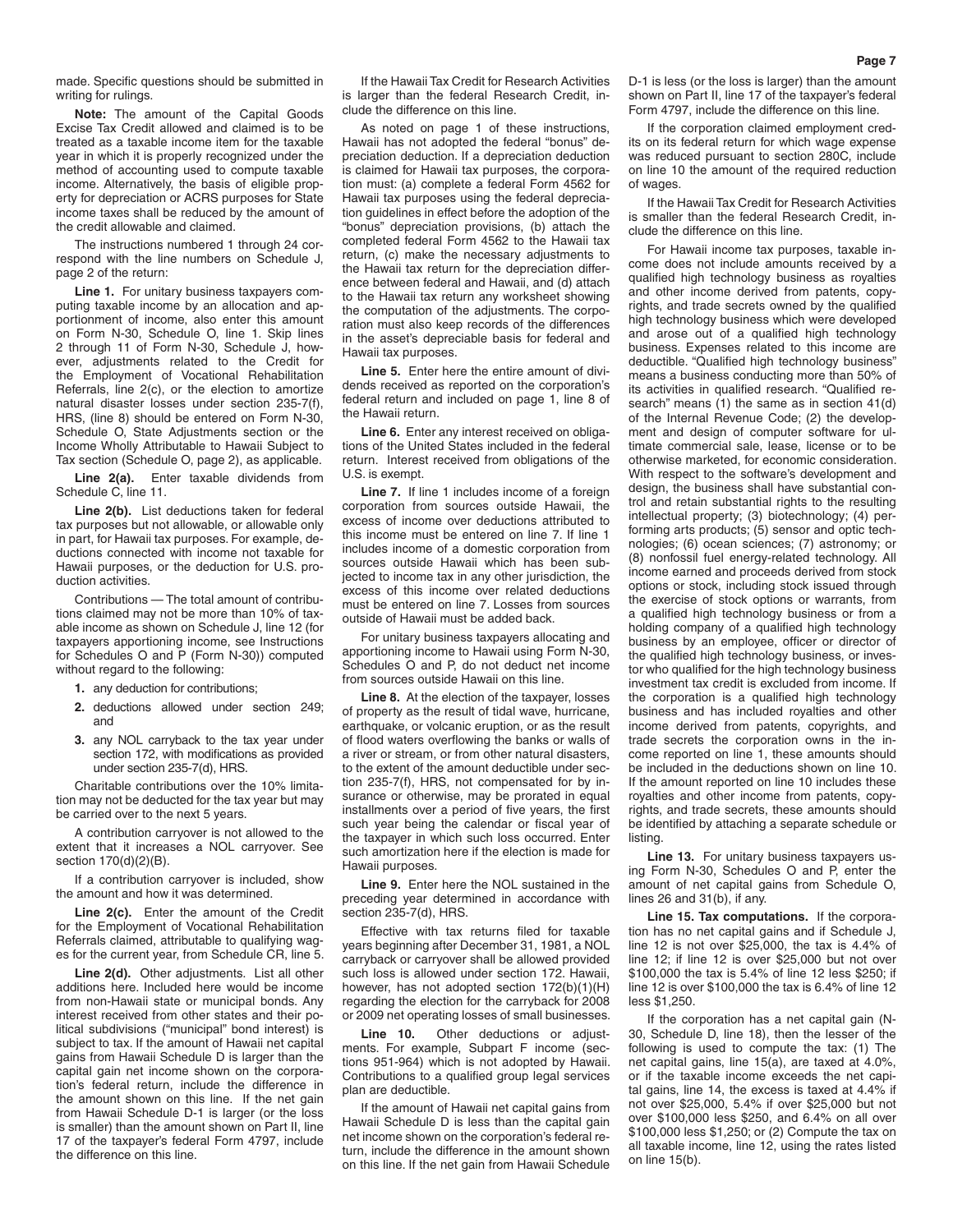#### **Page 8**

Line 16. Total tax. For combined unitary group filers, skip Schedule J, line 15 because the tax computation on line 15 does not work for combined returns. Since the tax liability of each member of the unitary group is computed separately and then combined, enter on line 16 the combined tax liability and attach a schedule showing each member's tax computation.

**Line 17. Recapture of Capital Goods Excise Tax Credit.** If property for which a credit has been taken ceases to be eligible property or is disposed of, recapture of all, or part, of the credit received may be necessary. See the Instructions for Form N-312, Part II for more information. Enter the amount of any recapture on line 17.

**Line 18. Recapture of Low-Income Housing Tax Credit.** Recapture may be necessary if: you dispose of a building or an ownership interest in it; there is a decrease in the qualified basis of the building from one year to the next; the building no longer meets the minimum setaside requirements of section 42(g)(1), the gross rent requirements of section 42(g)(2), or the other requirements for the units comprising the set-aside. See the Instructions for Form N-586 for more information. Enter the amount of any recapture on line 18.

**Line 19. Recapture of the Tax Credit for Flood Victims.** Enter on this line the recapture amount from Form N-338.

**Line 20. Recapture of the Important Agricultural Land Qualified Agricultural Cost Tax Credit.** Enter on this line the recapture amount from Form N-344.

**Line 21. Recapture of Capital Infrastructure Tax Credit.** Enter on this line any recapture of the Capital Infrastructure Tax Credit from Form N-348, Part IV.

**Line 23. Interest due under the look-back method - completed long-term contracts.** If the corporation used the look-back method under section 460(b)(2) for certain long-term contracts,

use federal Form 8697, Interest Computation Under the Look-Back Method for Completed Long-Term Contracts, and the form's Instructions to figure the interest the corporation may have to pay. For Hawaii purposes, use the Hawaii corporate income tax rates in effect for the prior years and use the interest rate of 2/3 of 1% per month, or part of a month, beginning the first calendar day after the date prescribed for payment, whether or not that first calendar day falls on a Saturday, Sunday, or legal holiday. Write "Hawaii" at the top of federal Form 8697 and attach federal Form 8697 to your Form N-30. The signature section of federal Form 8697 does not have to be completed.

**Note: If Interest Is To Be Refunded to You** — For Hawaii purposes, use the interest rate of 1/3 of 1% per month, or part of a month, beginning the ninety-first calendar day after the due date of the original return or the date the overpayment is discovered, whichever occurred later and whether or not the ninety-first calendar day falls on a Saturday, Sunday, or legal holiday. Do not attach federal Form 8697 to your Form N-30. Instead, file federal Form 8697 separately with the Department. Write "Hawaii" at the top of federal Form 8697 and complete the signature section of federal Form 8697 following the instructions for the signature section of Form N-30. File federal Form 8697 by the date you are required to file your Form N-30 (including extensions).

**Line 24.** Include the corporation's **Deferred LIFO Recapture Tax** on line 24. The corporation may have to include a LIFO recapture amount in income if it:

1. Used the LIFO inventory method for its last tax year before the first tax year for which it elected to become an S corporation or

2. Transferred LIFO inventory assets to an S corporation in a nonrecognition transaction in which those assets were transferred basis property.

The LIFO recapture amount is the amount by which the C corporation's inventory under the FIFO method exceeds the inventory method under the LIFO method at the close of the corporation's last tax year as a C corporation (or for the year of the transfer, if 2 above applies). This amount is included in other income reported on line 7 of the corporation's income tax return. For more information, see Regulations section 1.1363-2 and Rev. Proc. 94061, 1994-2 C.B. 775.

The deferred LIFO recapture tax is the part of the tax on the LIFO recapture adjustment that will be deferred and paid with Form N-35 in the future. To figure the deferred tax, first figure the total LIFO recapture tax. Follow the steps below to figure the total LIFO recapture tax and the deferred amount.

**Step 1.** Figure the tax on the corporation's income including the LIFO recapture amount. (Complete Schedule J through line 16, but do not enter a total on line 24 yet.)

**Step 2.** Using a separate worksheet, complete Schedule J again, but **do not** include the LIFO recapture amount in the corporation's taxable income.

**Step 3.** Compare the tax in Step 2 to the tax in Step 1. The difference between the two is the LIFO recapture tax.

**Step 4.** Multiply the amount figured in Step 3 by 75%. The result is the deferred LIFO recapture tax.

Attach a schedule to the return showing this computation. The amount computed in Step 4 will be subtracted from the sum of lines 16, 22, and 23. Enter the difference on line 24 and write "Section 1363 deferred tax - \$XXX" on the dotted line next to line 24.